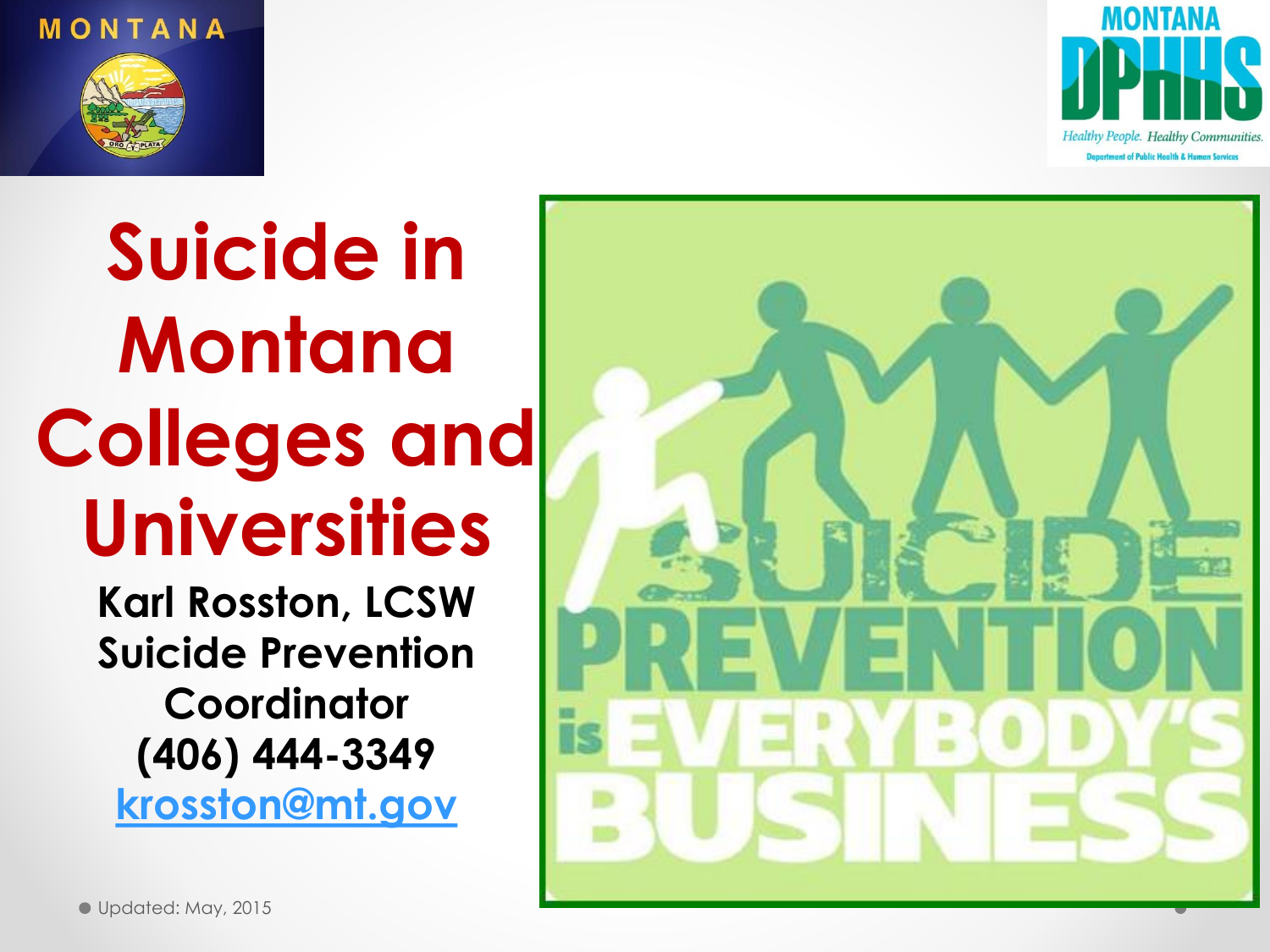# **Suicide Fact Sheet**

Center for Disease Control – WISQARS website, [http://www.cdc.gov/injury/wisqars/index.html,](http://www.cdc.gov/injury/wisqars/index.html) (January, 2015)

- Suicide has **surpassed car accidents** as the No. 1 cause of injuryrelated death in the United States. There has been a **28% increase**  in the number of suicides in the United States since 2001 (CDC, 2013)
- ◆ In 2013 there were 41,149 suicides in the U.S. (112 suicides per day; 1 suicide every **13** minutes). This translates to an annual suicide rate of **13 per 100,000**.
- Males complete suicide at a rate **four times** that of females. However, females attempt suicide **three times** more often than males.
- **Example Firearms remain the most commonly used suicide method,** accounting for nearly **52%** of all completed suicides.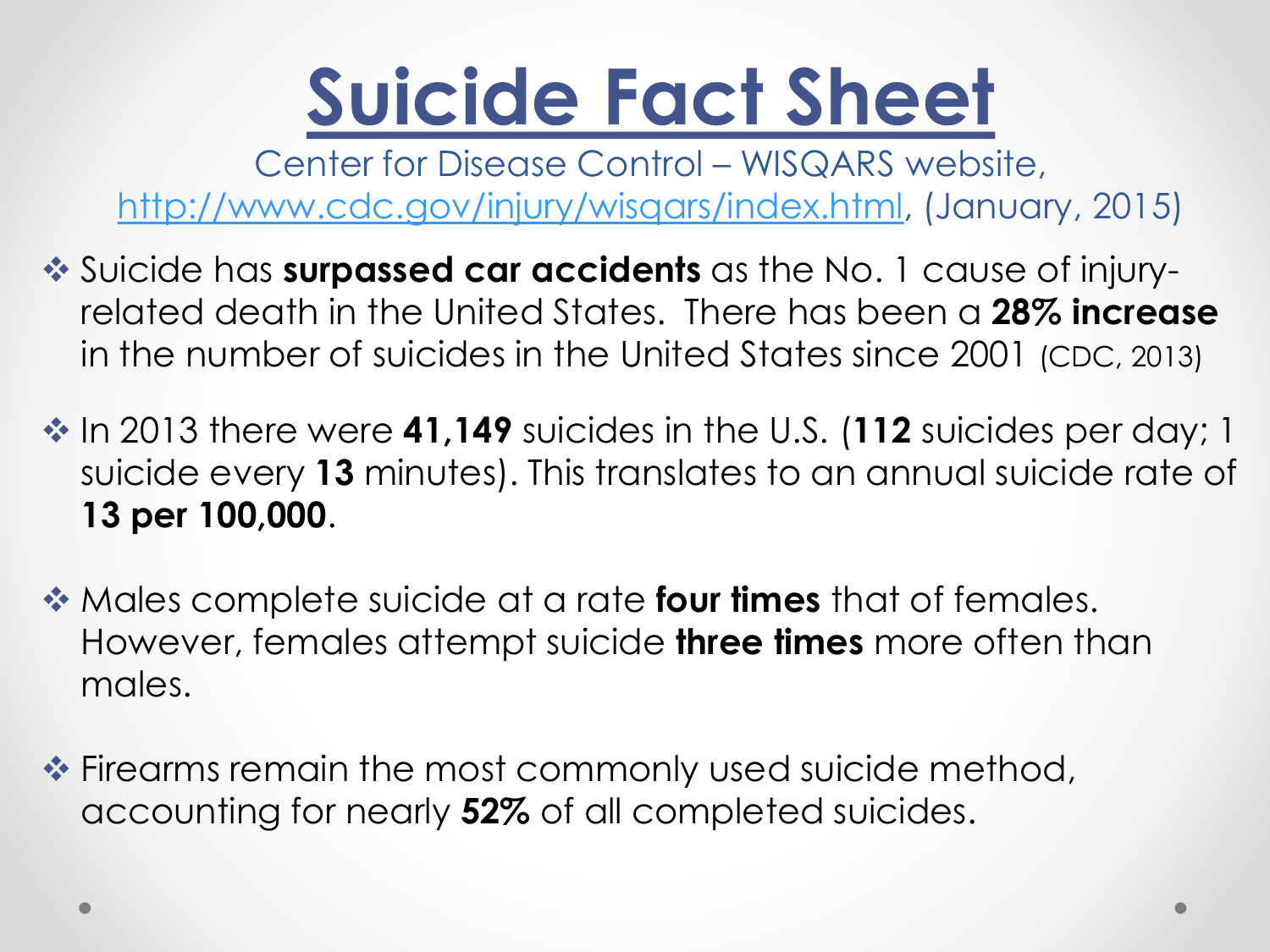# **Suicide and Primary Care**

- **❖** Up to 45% of individuals who die by suicide visit their primary care provider within **a month** of their death, with **20%** of those having visited their primary care provider within **24 hours** of their death
- ❖ In a 2014 Washington state study, out of 100 people seen in a ED who attempted suicide, **83** were seen by their PCP in the past month. Only **55** were asked about suicide by the PCP.
- $\clubsuit$  On the PHQ-9, an "yes" answer to question #9 (about suicide), increased risk **10x** of suicide risk (Greg Simon, et al)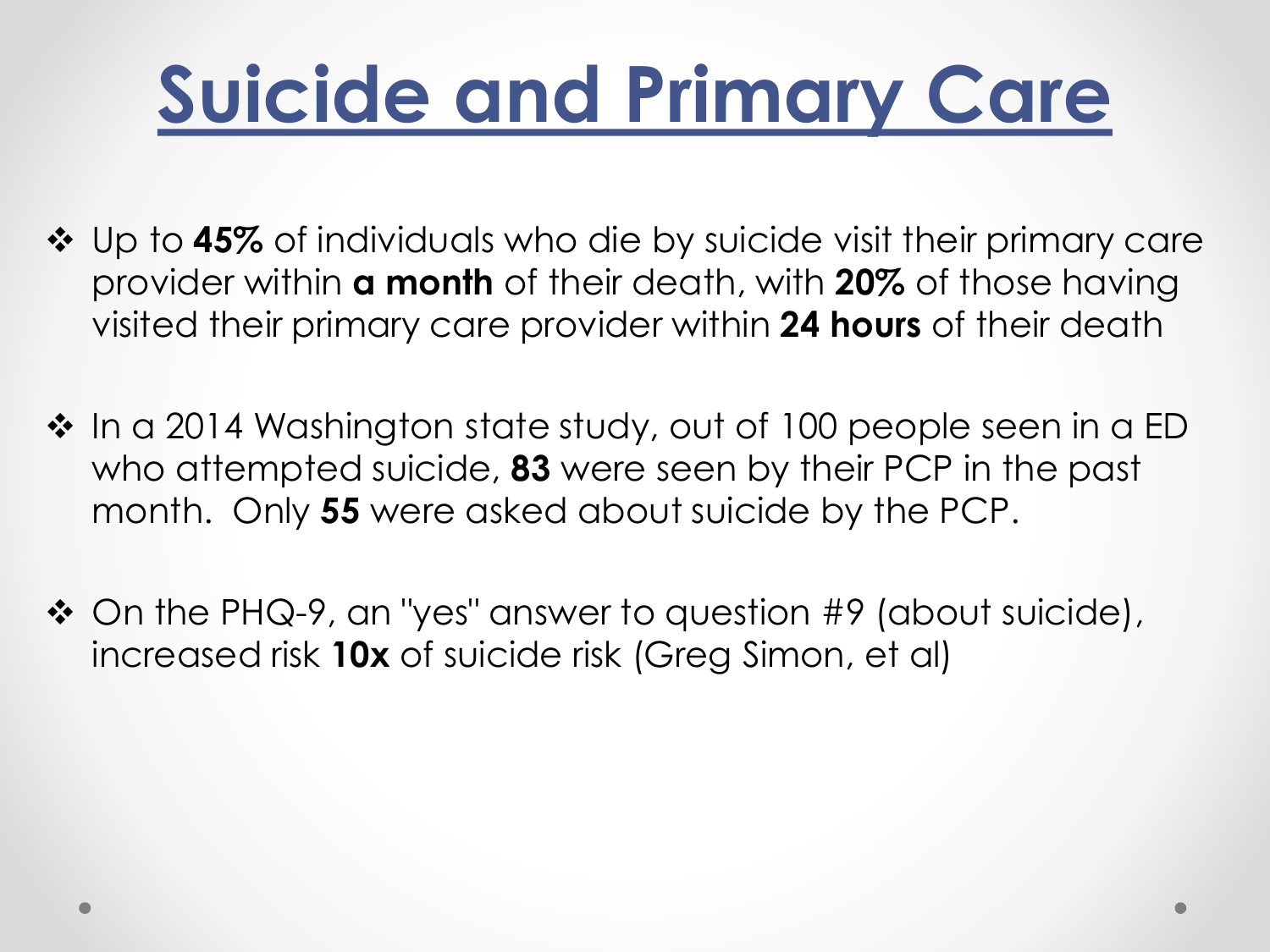### **Suicide among Children**

 In 2013, **395** children ages 5 to 14 completed suicide in the U.S. (up from 311 in 2012 and 287 in 2011)

❖ Suicide rates for those between the ages of 5-14 **increased 60%** between 1981 and 2010.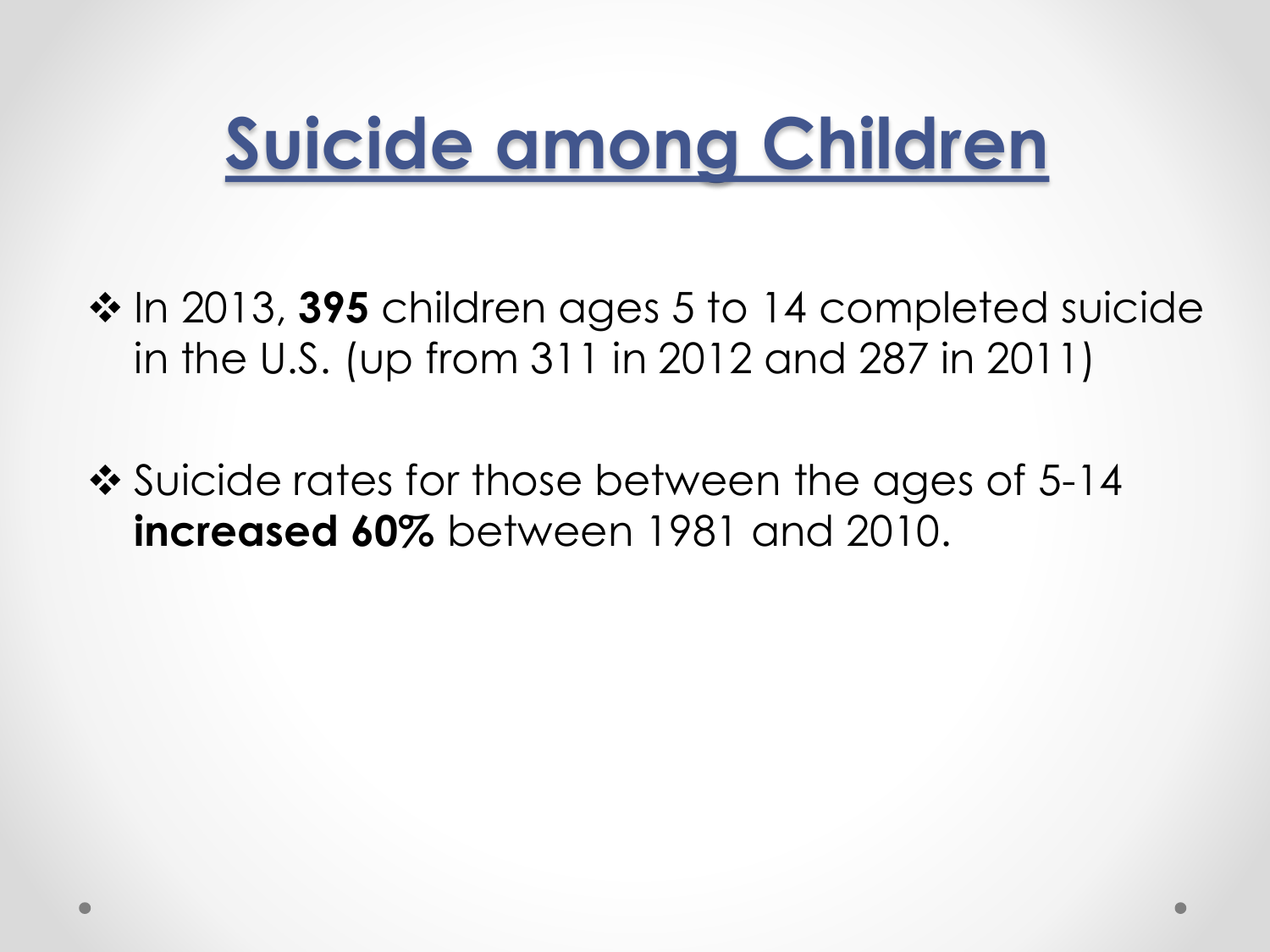### **Suicide among the Young**

- **❖** Suicide is the 2<sup>nd</sup> leading cause of death among young (15-24) Americans; only accidents occur more frequently. In 2013, there were **4,878** suicides by people 15-24 years old. (up from 4,872 in 2011)
- ❖ Youth (ages 15-24) suicide rates increased more than **200%** from the 1950's to the mid 1990's. The rates dropped in the 1990's but went up again in the early 2000's.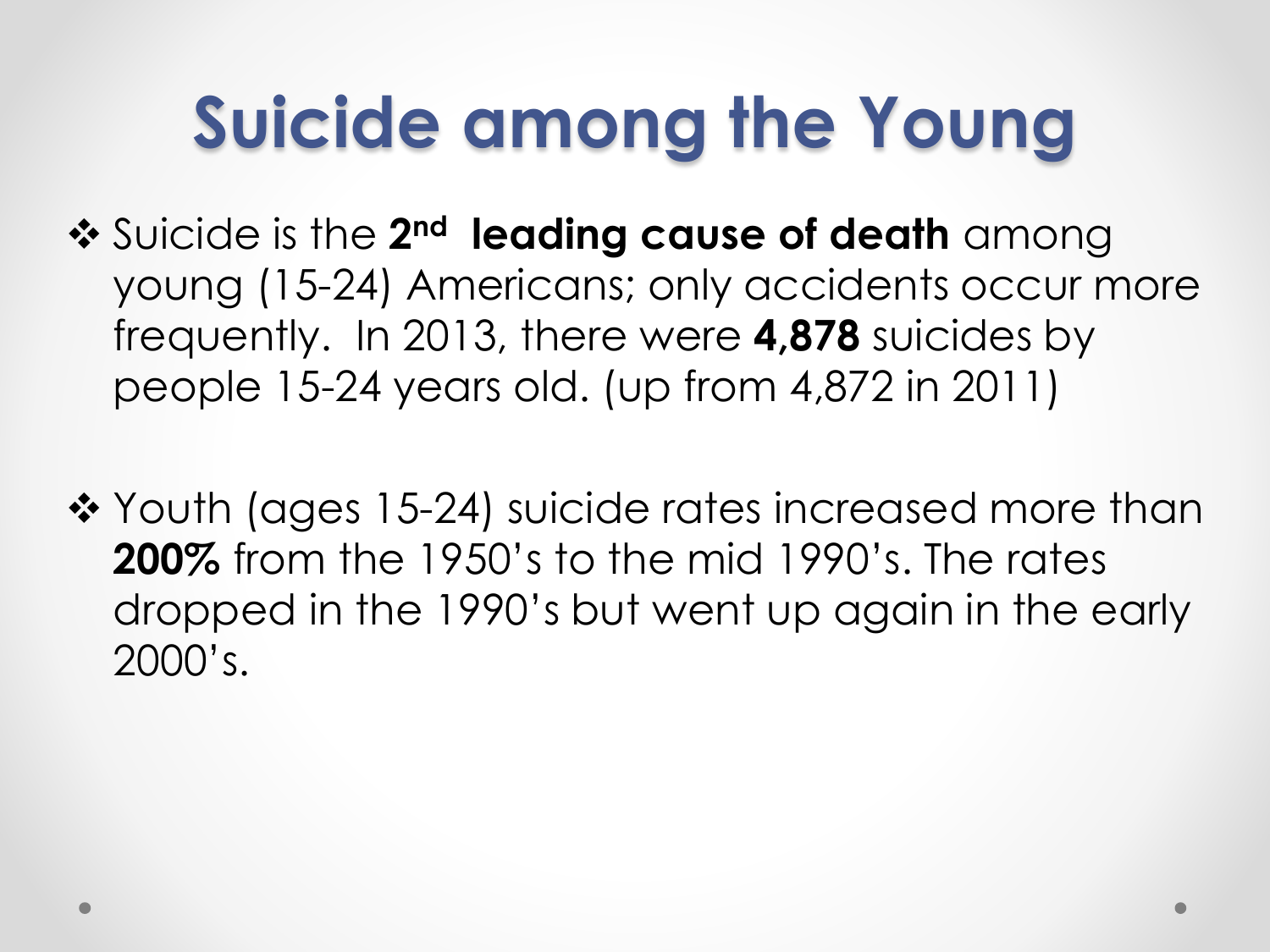# **Suicide among our Veterans**

- ❖ The VA estimates the suicide rate for young veteran men between the ages 18-29 is around **56 per 100,000** (compared to 20 for non-vet males 18-29)
- ❖ 950 veterans attempt suicide every month in the US.
- $\triangle$  In the US, a veteran dies by suicide **every 65 minutes**, **22 a day, or more than 8,000 suicides a year**.
- Vet suicides now constitute approximately 20% of all suicides in the United States.
- Only approximately **40%** of the Veterans who die by suicide have been deployed.

Source: Kemp & Bossarte, R, Suicide Data Report, 2012 (2013), Department of Veteran Affairs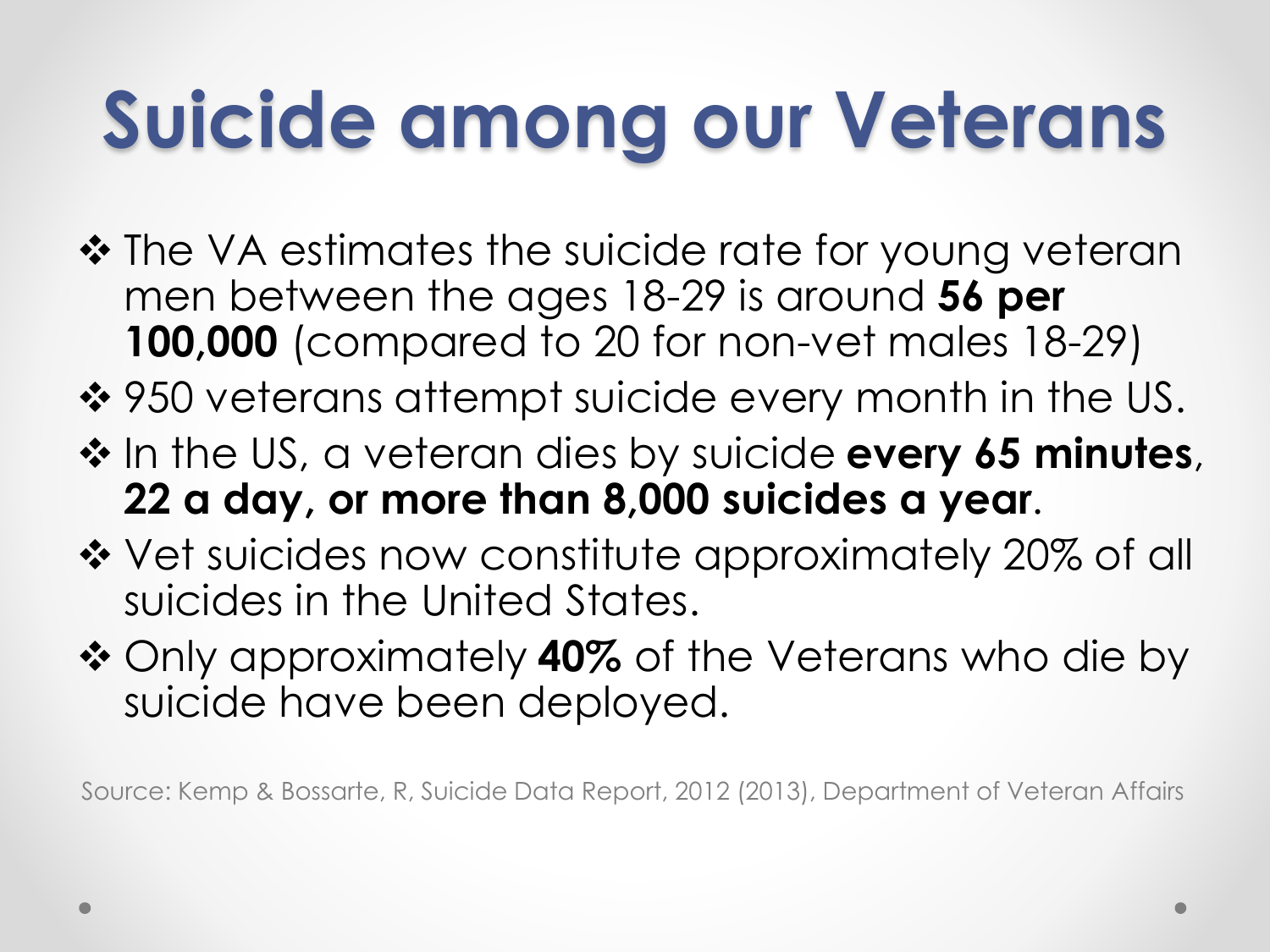# **Suicide among College Students**

- $\div$  It is estimated that there are more than **1,100 suicides** on college campuses per year, making it the **2 nd leading cause of death** for college students.
- ❖ 1 in 12 college students have made a suicide plan.
- ❖ 9.5% of students had seriously contemplated suicide.
- **↑ An estimated 24,000 suicide attempts** occur annually among US college students aged 18-24 years.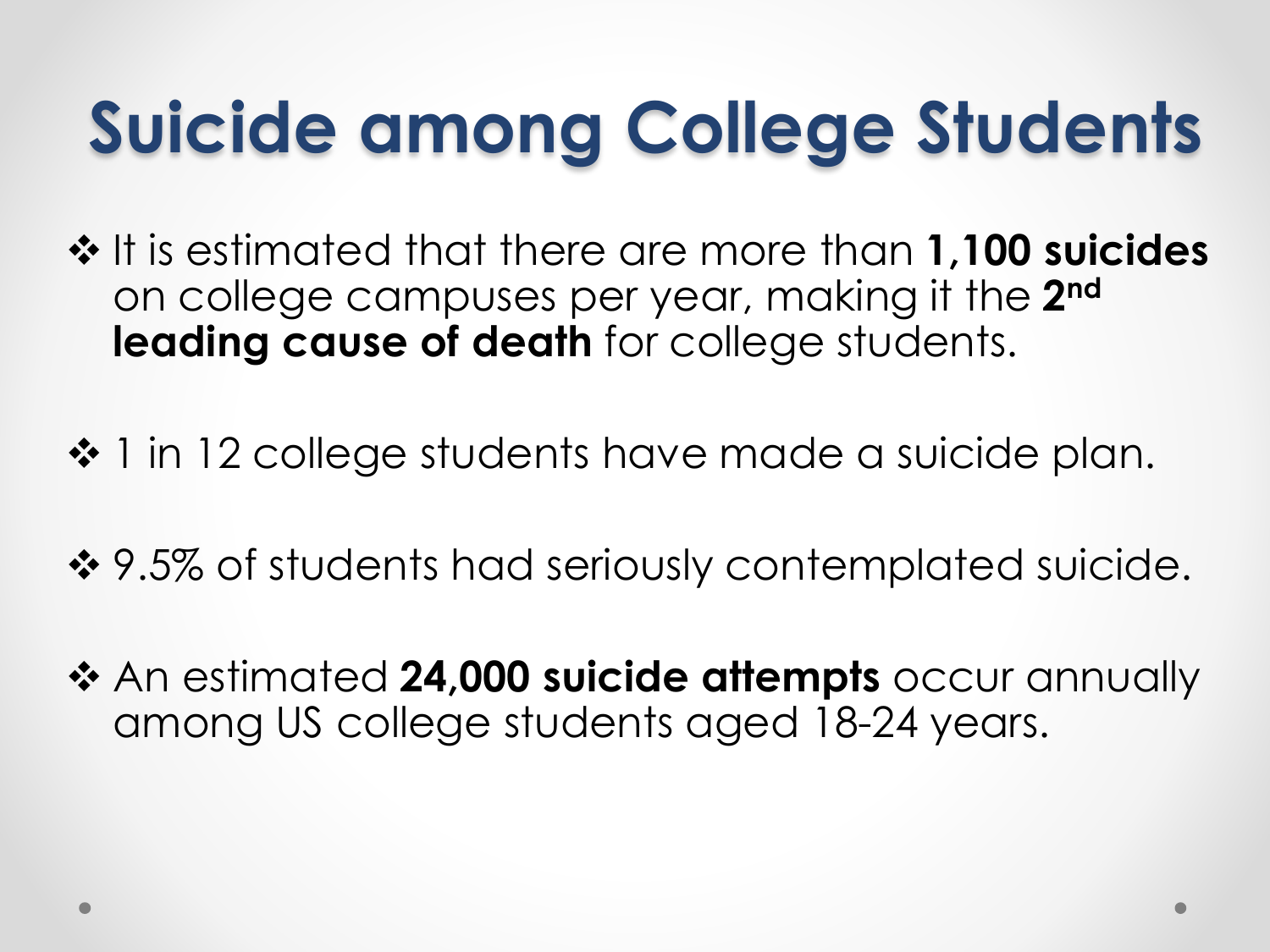

*Data Source: 2013 National Vital Statistics Reports (01/07/150, Montana Office of Epidemiology and Scientific Support (01/22/15)*

- ❖ For all age groups, Montana has ranked in the **top five** for suicide rates in the nation, for the past forty years.
- ❖ According to the most recent numbers released by the National Vital Statistics Report for **2013**, **Montana has the highest rate of suicide in the United States (243 suicides for a rate of 23.9).**
- ❖ In Montana for 2014, there were 246 suicides<sup>\*</sup> for a rate of **23.8** per 100,000 (compared to a US rate of 13) \*UNOFFICIAL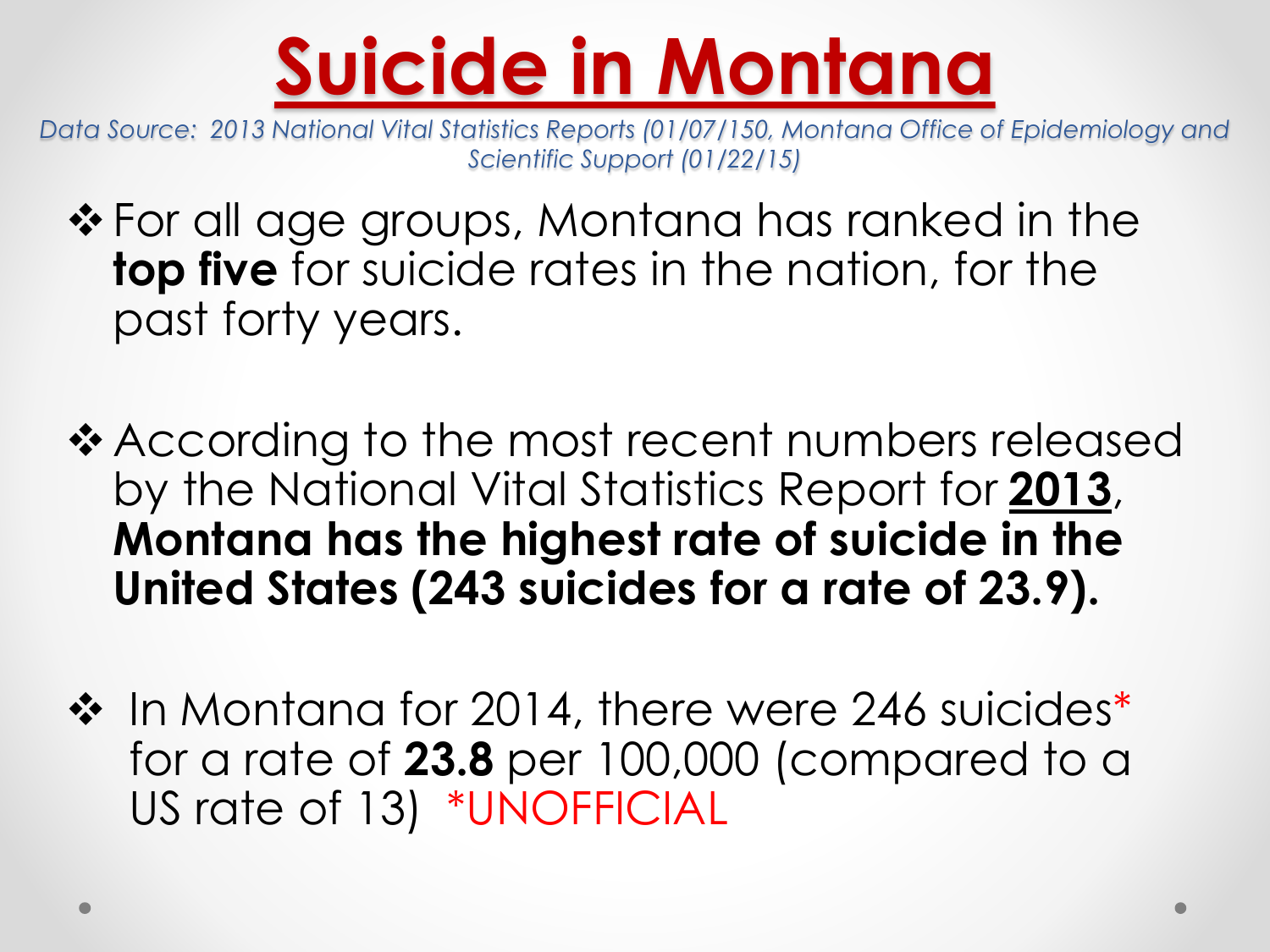#### 2013 Suicide Rates by State

#### **American Association of Suicidology**

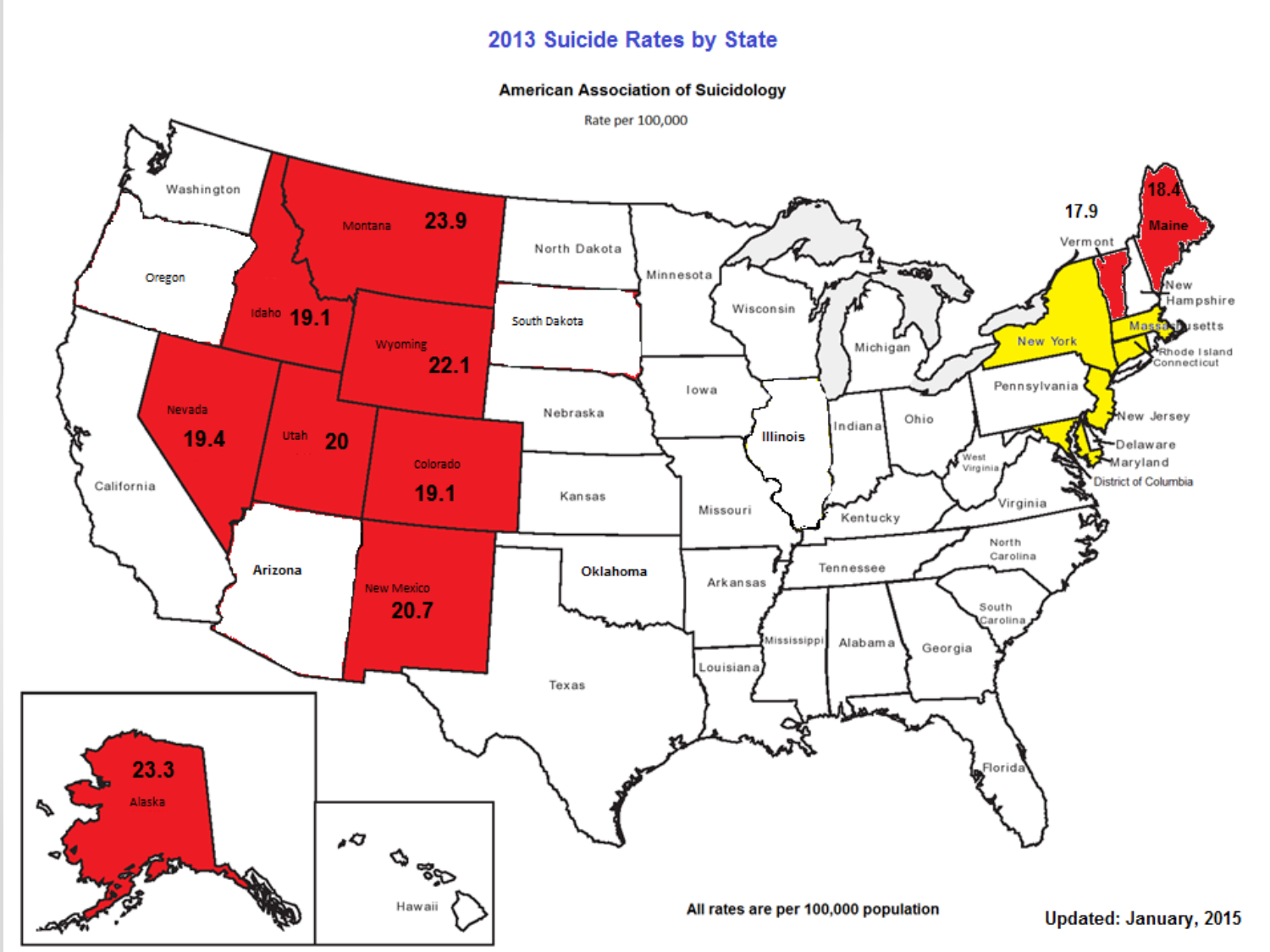# **Approximately 90% of those who complete suicide suffer from at least one major psychiatric disorder**

**\*Mood disorders are consistently the most** prevalent disorder (49-64%)

❖The 2<sup>nd</sup> most frequent diagnosis is a Substance abuse disorder.

(however, it is important to note that not all mentally ill people attempt suicide)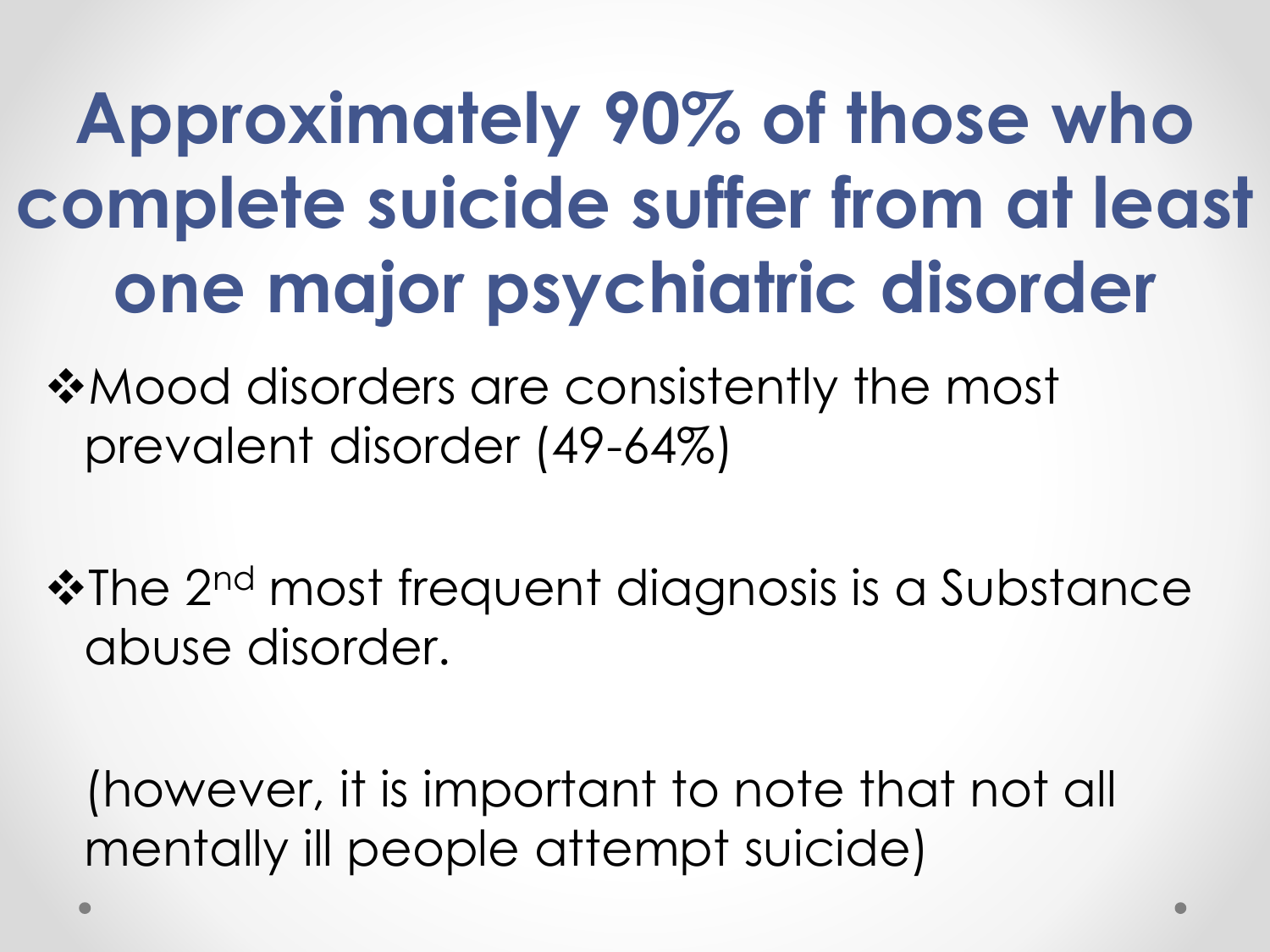# **Suicides in Montana Colleges and Universities**

- Between 2/10/14 and 4/29/15, there have been **12 suicides by students and 2 by faculty members**.
- **Concerning the student suicides**;
	- $\geq 10$  males, 2 females
	- **► 8 Caucasians, 4 American Indians**
	- $\triangleright$  6 were ages 18 or 19, 4 were between 20-23, 2 were over 23.
	- Alcohol was involved in 4, methamphetamines in 1, 2 were on psychotropic medications, no substances identified in the remaining 5.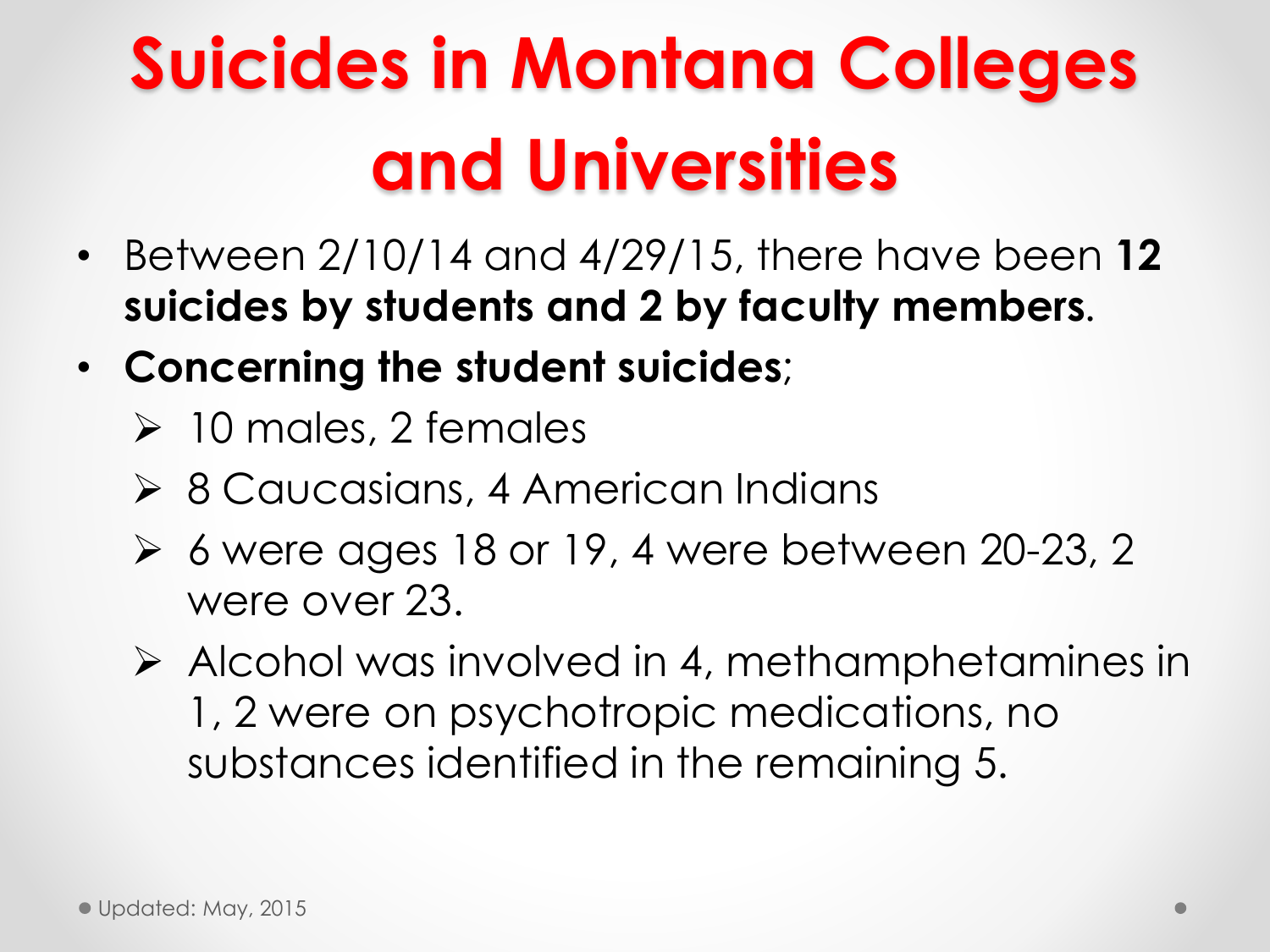# **Evidenced-Based Suicide Prevention Programs**



**Ask A Question. Save A Life** 

#### **QPR**

A two hour training that provides anybody the basic tools on how to intervene with a suicidal person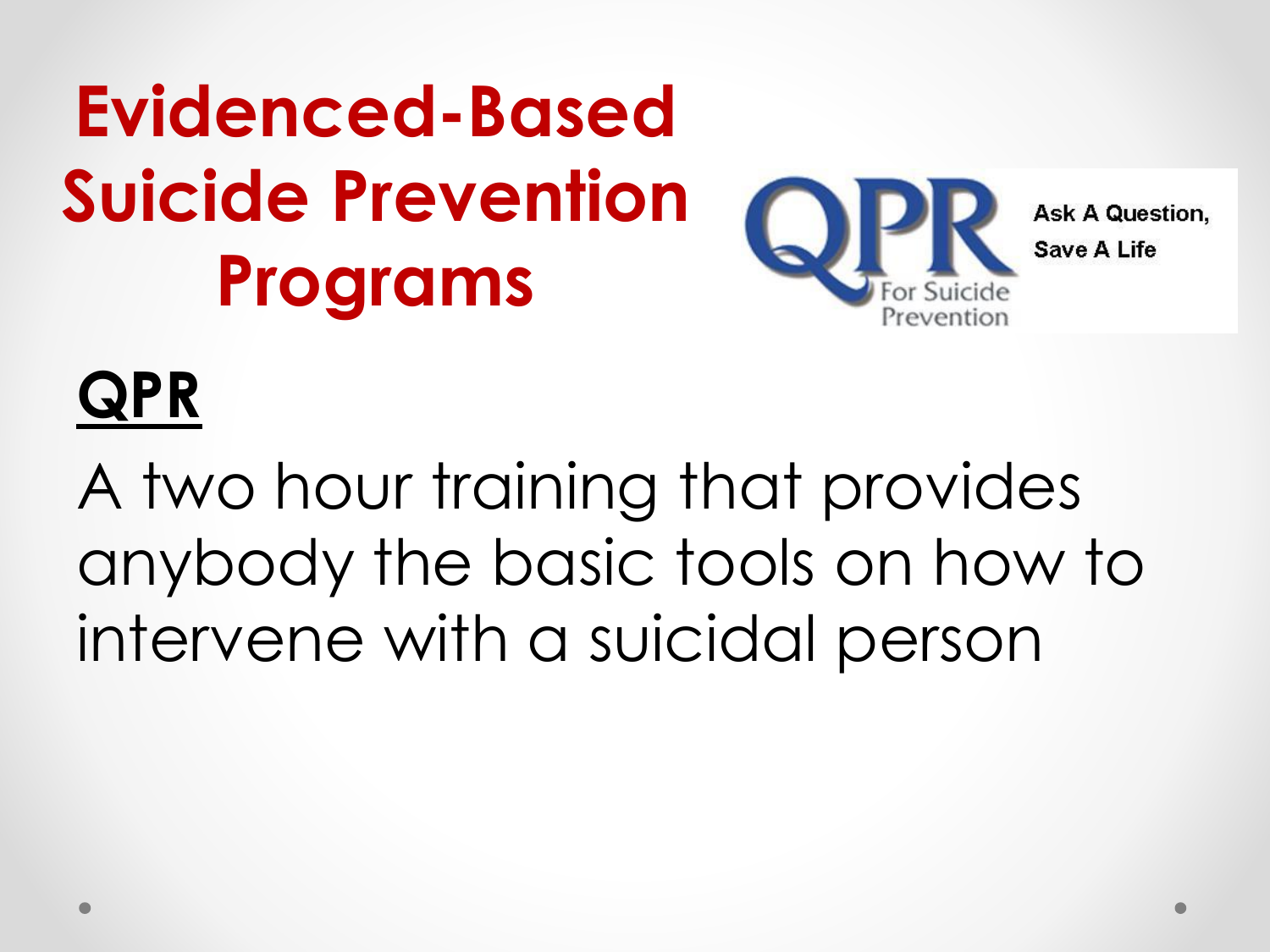# **Other Evidenced-Based Suicide Prevention Programs**



#### **ASIST**

Learn suicide intervention skills

A two-day workshop designed to provide participants with gatekeeping knowledge and skills. Gatekeepers are taught to recognize the warning signs and to intervene with appropriate assistance.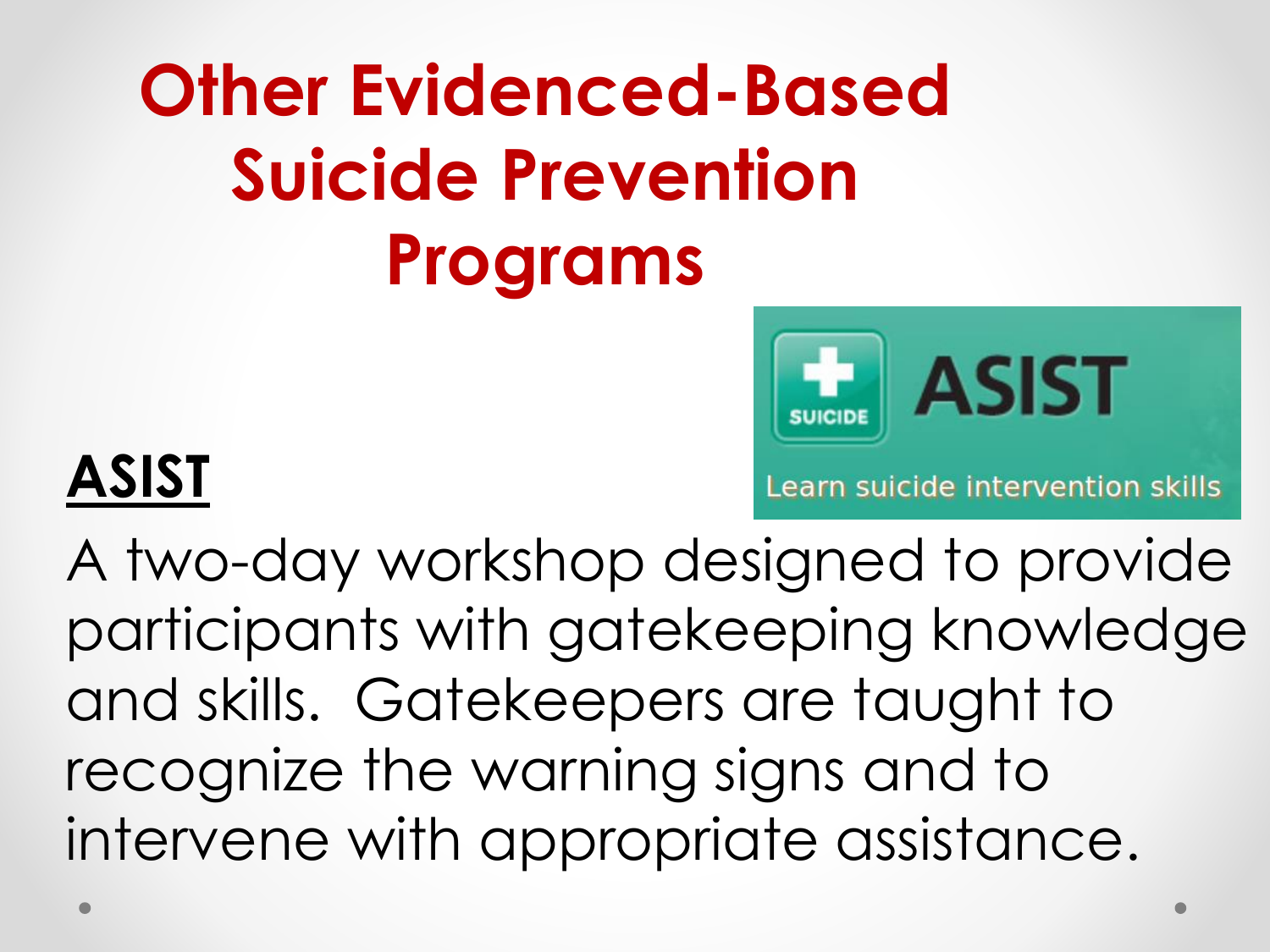# **Other Evidenced-Based Prevention Programs**

#### **Mental Health First Aid**



www.MentalHealthFirstAid.org

RST AID

**MENTAL** 

Mental Health First Aid is a groundbreaking public education program that helps the public identify, understand, and respond to signs of mental illnesses and substance use disorders.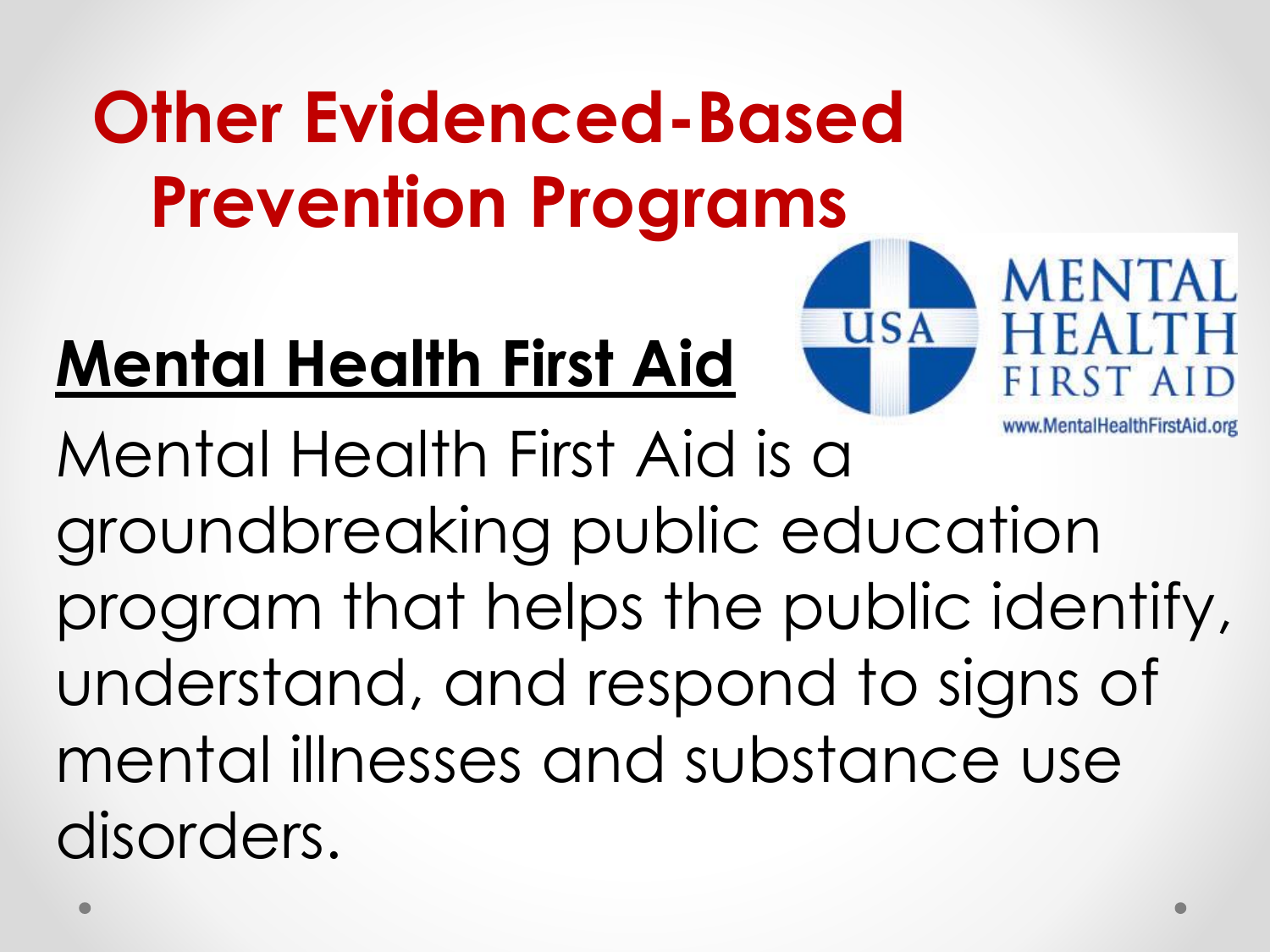# **Campus Resources**



A Guide for Response to Suicide on College Campuses

**HEMHA** 

**A Higher Education Mental** Health Alliance (HEMHA) Project This resource is intended for use by colleges and universities that are affected by and/or want to be prepared for campus crises and campus deaths. It is available from the **Higher Education Mental Health Alliance (HEMHA)**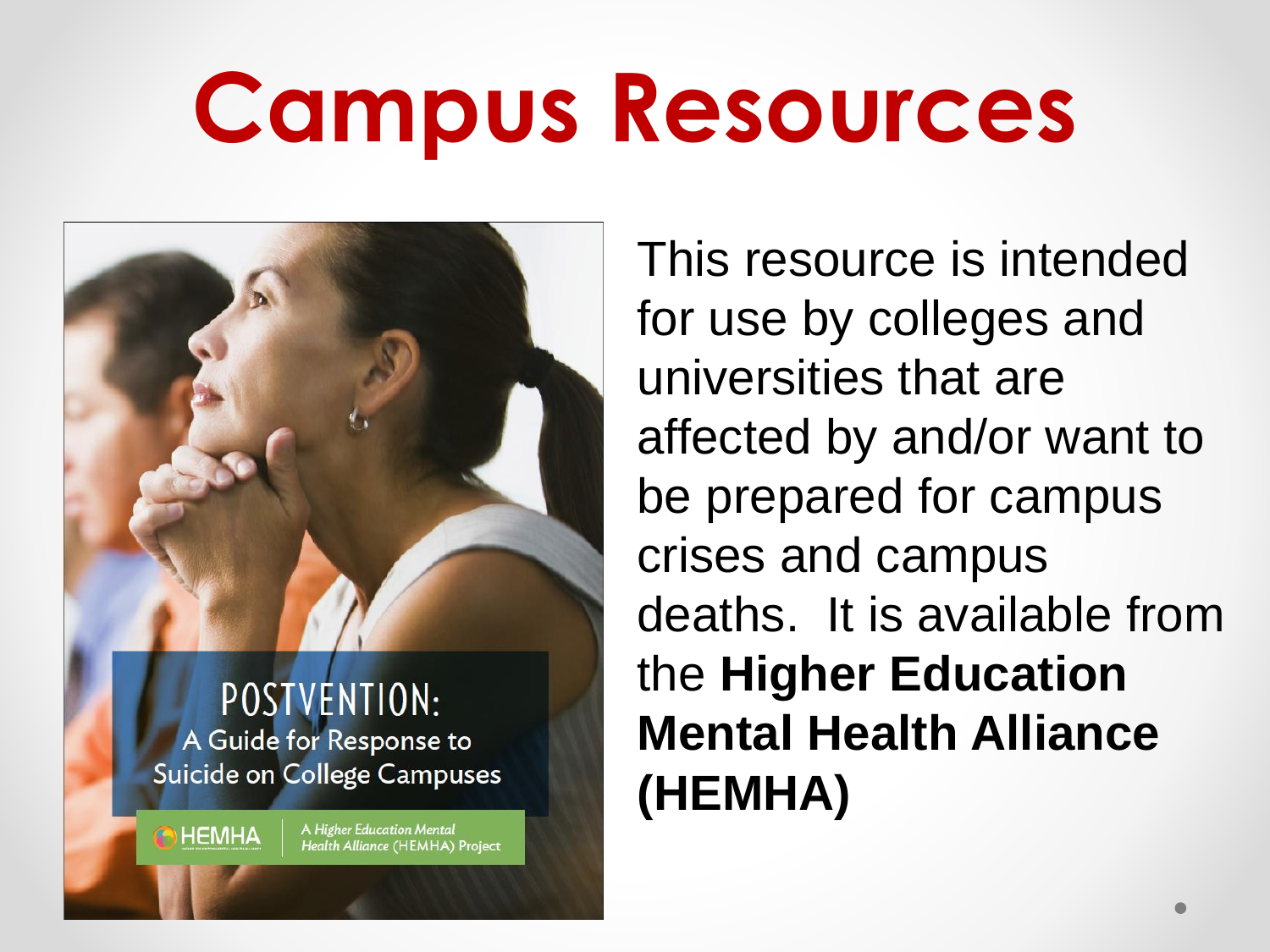# **Campus Resources**



The purpose of this publication, which is part of the *Campus Mental Health Action Planning (CampusMHAP)* program, is to guide campuses through a step-by-step process for designing a plan to promote the mental health of all students.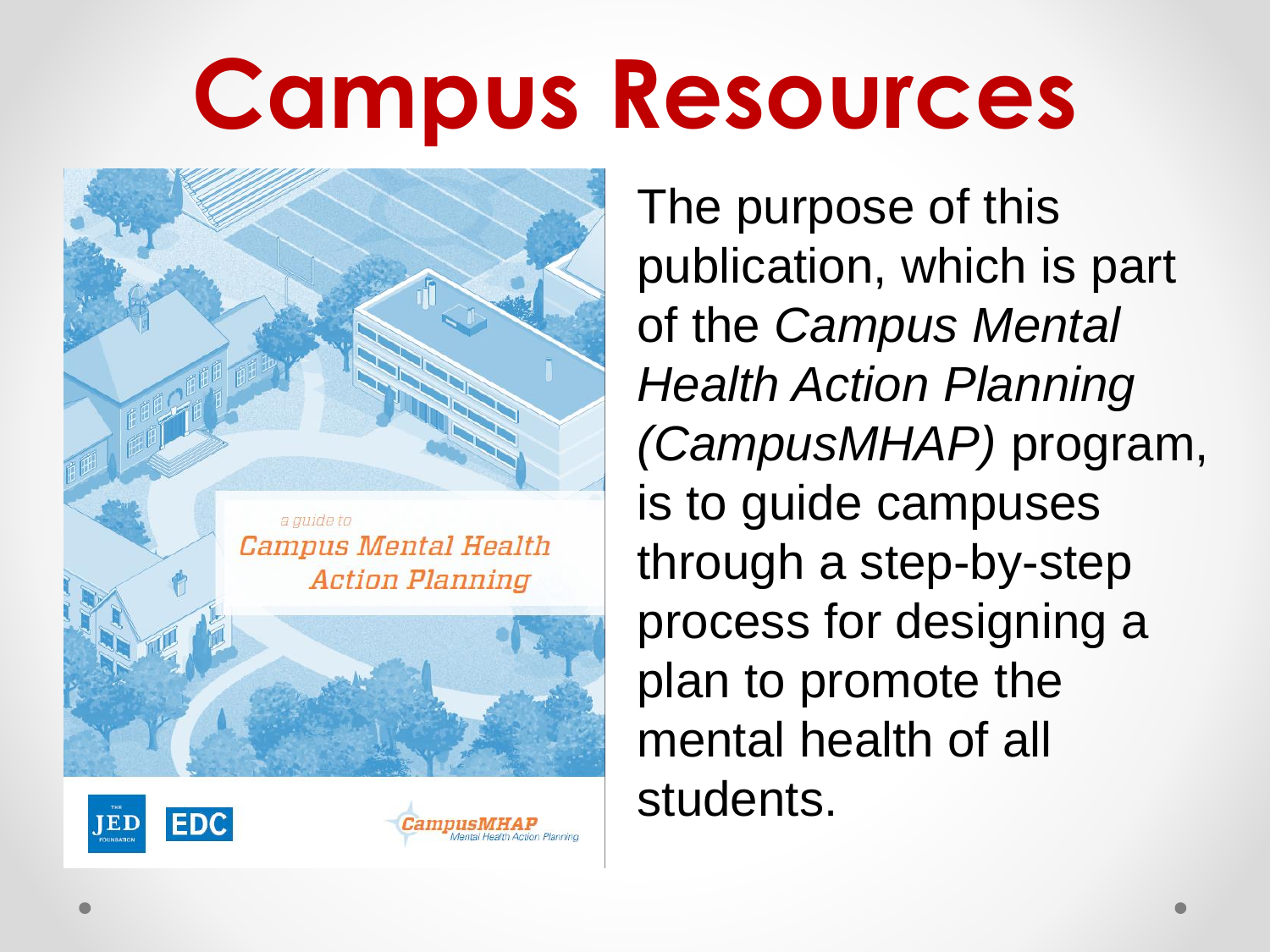# **Campus Resources**

**Preventing Violence** and Promoting **Safety in Higher Education Settings** 

Overview of a **Comprehensive Approach** 

**The Higher Education Center** for Alcohol and Other Drug Abuse and Violence Prevention Funded by the U.S. Department of Education This publication reviews the scope of campus violence problems, describes the wide array of factors that cause and contribute to violence, outlines a comprehensive approach to reducing violence and promoting safety on campus.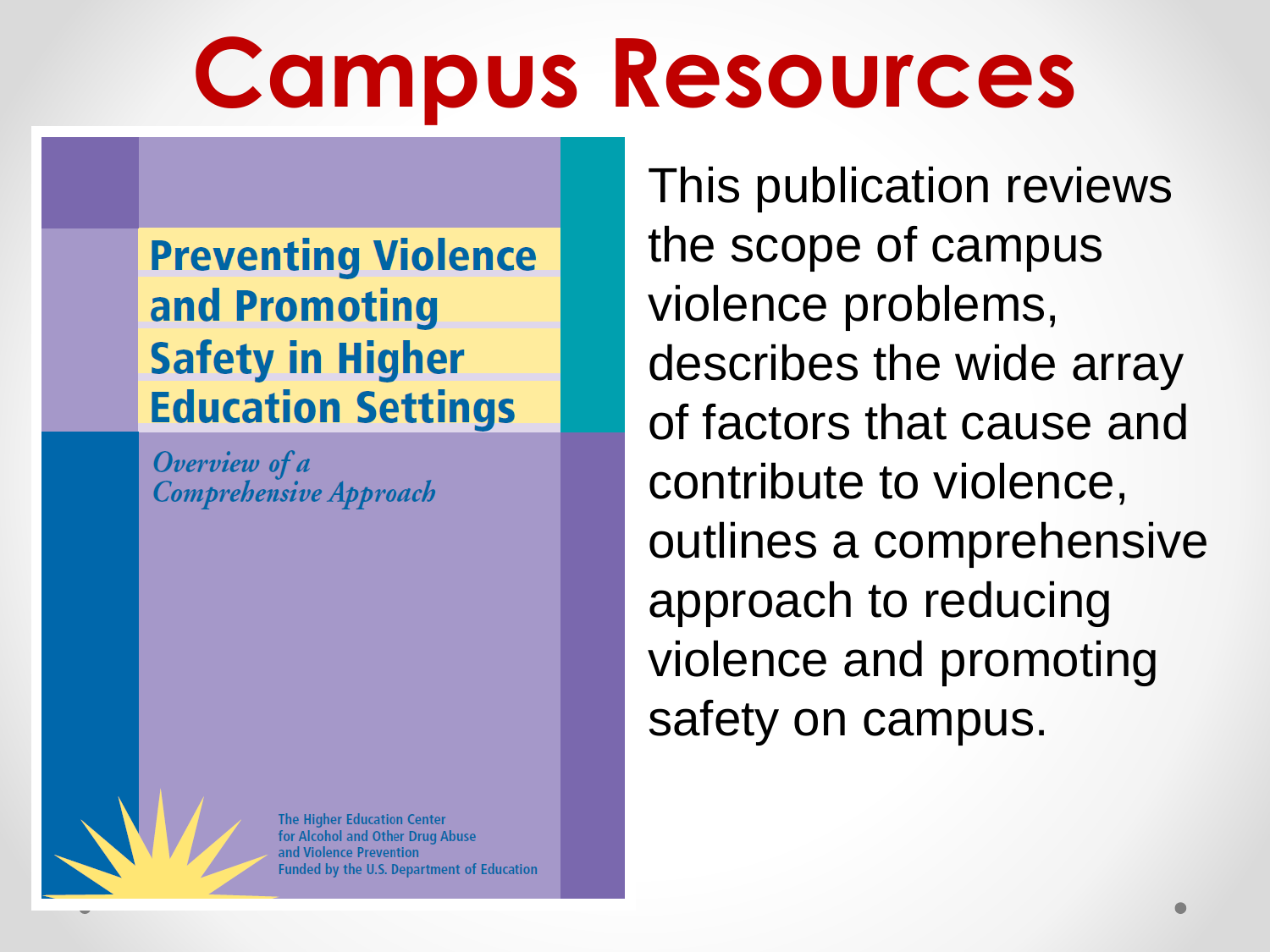#### **Other Resources**

#### **Suicide Prevention Toolkit for Rural Primary Care Physicians**

Suicide assessment and intervention kit designed for physicians practicing in rural communities.

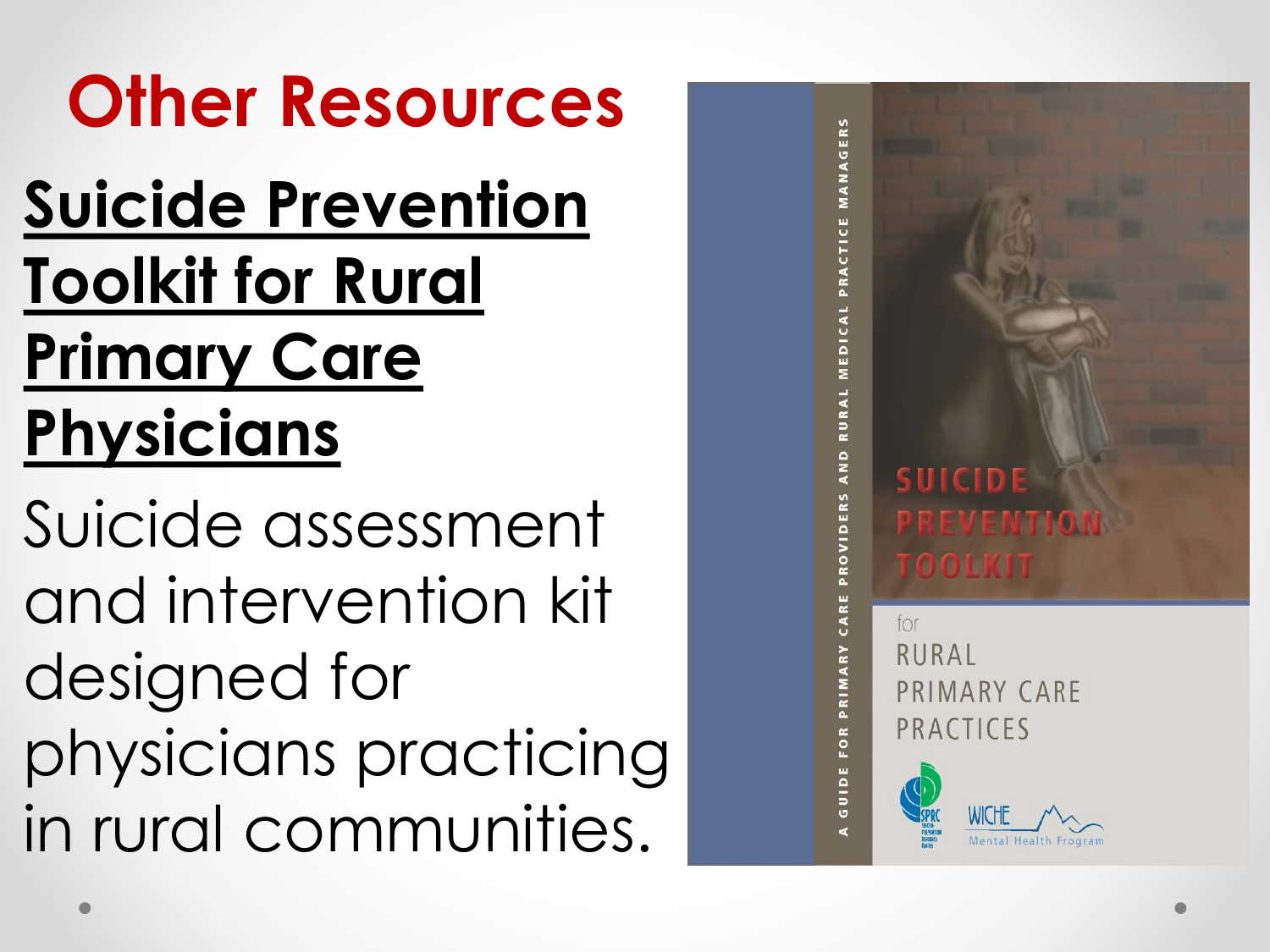### **Other Resources**

#### **Firearm Safety Program**

Increase suicide awareness while protecting firearms from inappropriate use.

#### **90% of the people** who

attempt suicide and survive will **not** go on to die by suicide at a later date. **Means Matter**